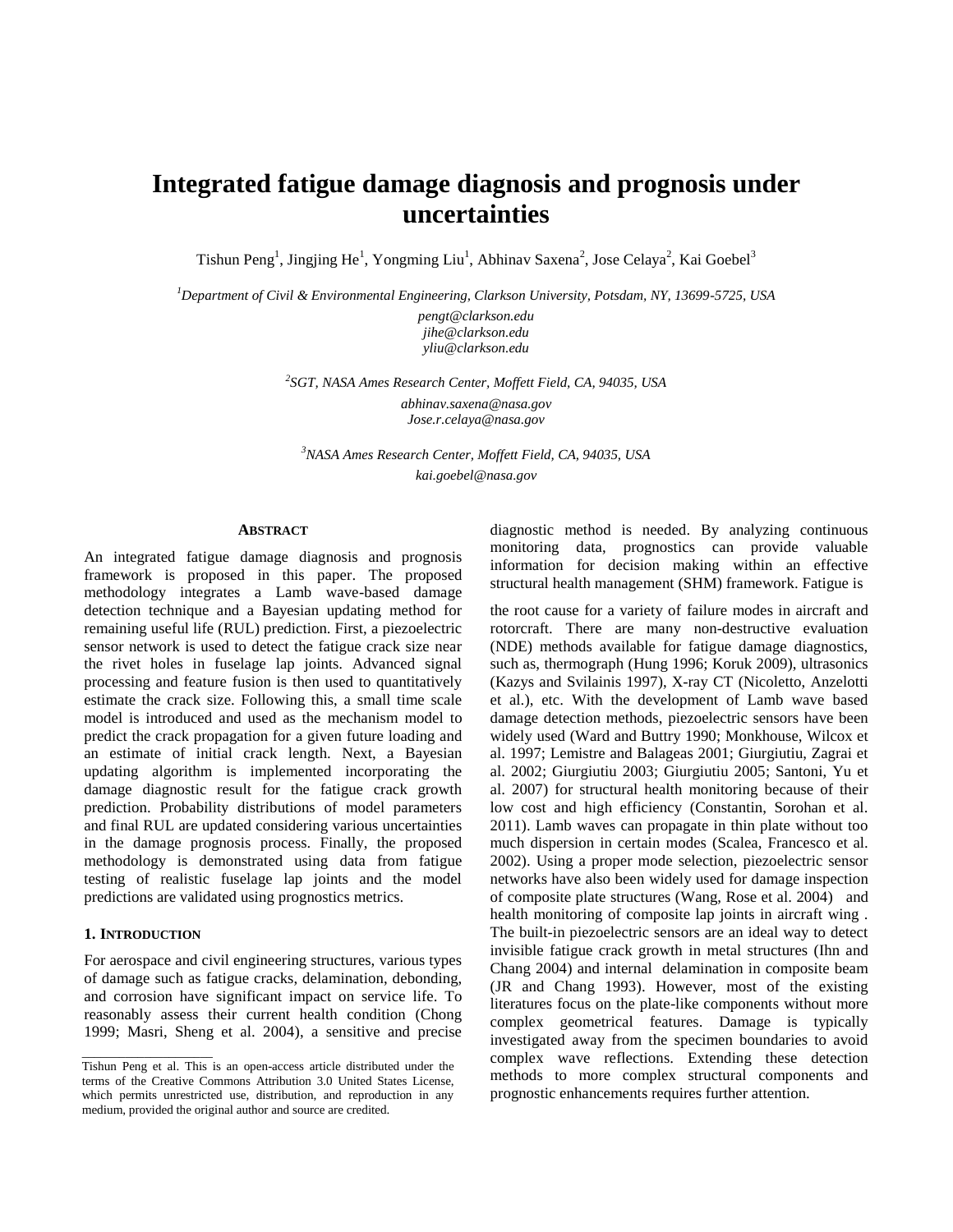| <b>Report Documentation Page</b>                                                                                                                                                                                                                                                                                                                                                                                                                                                                                                                                                                                                                                                                                                                                                                                                                                                                                                                                                                                                                                                                                                                                                                                                      |                                                     |                              |                                |                                                  | Form Approved<br>OMB No. 0704-0188 |  |
|---------------------------------------------------------------------------------------------------------------------------------------------------------------------------------------------------------------------------------------------------------------------------------------------------------------------------------------------------------------------------------------------------------------------------------------------------------------------------------------------------------------------------------------------------------------------------------------------------------------------------------------------------------------------------------------------------------------------------------------------------------------------------------------------------------------------------------------------------------------------------------------------------------------------------------------------------------------------------------------------------------------------------------------------------------------------------------------------------------------------------------------------------------------------------------------------------------------------------------------|-----------------------------------------------------|------------------------------|--------------------------------|--------------------------------------------------|------------------------------------|--|
| Public reporting burden for the collection of information is estimated to average 1 hour per response, including the time for reviewing instructions, searching existing data sources, gathering and<br>maintaining the data needed, and completing and reviewing the collection of information. Send comments regarding this burden estimate or any other aspect of this collection of information,<br>including suggestions for reducing this burden, to Washington Headquarters Services, Directorate for Information Operations and Reports, 1215 Jefferson Davis Highway, Suite 1204, Arlington<br>VA 22202-4302. Respondents should be aware that notwithstanding any other provision of law, no person shall be subject to a penalty for failing to comply with a collection of information if it<br>does not display a currently valid OMB control number.                                                                                                                                                                                                                                                                                                                                                                    |                                                     |                              |                                |                                                  |                                    |  |
| 1. REPORT DATE<br>2. REPORT TYPE<br><b>SEP 2012</b>                                                                                                                                                                                                                                                                                                                                                                                                                                                                                                                                                                                                                                                                                                                                                                                                                                                                                                                                                                                                                                                                                                                                                                                   |                                                     |                              |                                | <b>3. DATES COVERED</b>                          | 00-00-2012 to 00-00-2012           |  |
| <b>4. TITLE AND SUBTITLE</b>                                                                                                                                                                                                                                                                                                                                                                                                                                                                                                                                                                                                                                                                                                                                                                                                                                                                                                                                                                                                                                                                                                                                                                                                          |                                                     |                              |                                | 5a. CONTRACT NUMBER                              |                                    |  |
| Integrated fatigue damage diagnosis and prognosis under uncertainties                                                                                                                                                                                                                                                                                                                                                                                                                                                                                                                                                                                                                                                                                                                                                                                                                                                                                                                                                                                                                                                                                                                                                                 |                                                     |                              |                                | 5b. GRANT NUMBER                                 |                                    |  |
|                                                                                                                                                                                                                                                                                                                                                                                                                                                                                                                                                                                                                                                                                                                                                                                                                                                                                                                                                                                                                                                                                                                                                                                                                                       |                                                     |                              |                                |                                                  | 5c. PROGRAM ELEMENT NUMBER         |  |
| 6. AUTHOR(S)                                                                                                                                                                                                                                                                                                                                                                                                                                                                                                                                                                                                                                                                                                                                                                                                                                                                                                                                                                                                                                                                                                                                                                                                                          |                                                     |                              |                                | <b>5d. PROJECT NUMBER</b>                        |                                    |  |
|                                                                                                                                                                                                                                                                                                                                                                                                                                                                                                                                                                                                                                                                                                                                                                                                                                                                                                                                                                                                                                                                                                                                                                                                                                       |                                                     |                              |                                | 5e. TASK NUMBER                                  |                                    |  |
|                                                                                                                                                                                                                                                                                                                                                                                                                                                                                                                                                                                                                                                                                                                                                                                                                                                                                                                                                                                                                                                                                                                                                                                                                                       |                                                     |                              |                                | 5f. WORK UNIT NUMBER                             |                                    |  |
| 7. PERFORMING ORGANIZATION NAME(S) AND ADDRESS(ES)<br>8. PERFORMING ORGANIZATION<br><b>REPORT NUMBER</b><br><b>Clarkson University, Department of Civil &amp; Environmental</b><br>Engineering, Potsdam, NY, 13699-5725                                                                                                                                                                                                                                                                                                                                                                                                                                                                                                                                                                                                                                                                                                                                                                                                                                                                                                                                                                                                               |                                                     |                              |                                |                                                  |                                    |  |
| 9. SPONSORING/MONITORING AGENCY NAME(S) AND ADDRESS(ES)                                                                                                                                                                                                                                                                                                                                                                                                                                                                                                                                                                                                                                                                                                                                                                                                                                                                                                                                                                                                                                                                                                                                                                               |                                                     |                              |                                | 10. SPONSOR/MONITOR'S ACRONYM(S)                 |                                    |  |
|                                                                                                                                                                                                                                                                                                                                                                                                                                                                                                                                                                                                                                                                                                                                                                                                                                                                                                                                                                                                                                                                                                                                                                                                                                       |                                                     |                              |                                | <b>11. SPONSOR/MONITOR'S REPORT</b><br>NUMBER(S) |                                    |  |
| 12. DISTRIBUTION/AVAILABILITY STATEMENT                                                                                                                                                                                                                                                                                                                                                                                                                                                                                                                                                                                                                                                                                                                                                                                                                                                                                                                                                                                                                                                                                                                                                                                               | Approved for public release; distribution unlimited |                              |                                |                                                  |                                    |  |
| <b>13. SUPPLEMENTARY NOTES</b><br>See also ADA581775. Annual Conference of the Prognostics and Health Management Society (PHM 2012)<br>held in Minneapolis, Minnesota on September 23-27, 2012. Sponsored by the Office of Naval Research<br>(ONR).                                                                                                                                                                                                                                                                                                                                                                                                                                                                                                                                                                                                                                                                                                                                                                                                                                                                                                                                                                                   |                                                     |                              |                                |                                                  |                                    |  |
| 14. ABSTRACT<br>An integrated fatigue damage diagnosis and prognosis framework is proposed in this paper. The proposed<br>methodology integrates a Lamb wave-based damage detection technique and a Bayesian updating method<br>for remaining useful life (RUL) prediction. First, a piezoelectric sensor network is used to detect the fatigue<br>crack size near the rivet holes in fuselage lap joints. Advanced signal processing and feature fusion is then<br>used to quantitatively estimate the crack size. Following this, a small time scale model is introduced and<br>used as the mechanism model to predict the crack propagation for a given future loading and an estimate<br>of initial crack length. Next, a Bayesian updating algorithm is implemented incorporating the damage<br>diagnostic result for the fatigue crack growth prediction. Probability distributions of model parameters<br>and final RUL are updated considering various uncertainties in the damage prognosis process. Finally, the<br>proposed methodology is demonstrated using data from fatigue testing of realistic fuselage lap joints and<br>the model predictions are validated using prognostics metrics.<br><b>15. SUBJECT TERMS</b> |                                                     |                              |                                |                                                  |                                    |  |
| 16. SECURITY CLASSIFICATION OF:<br>17. LIMITATION OF<br>18. NUMBER<br>19a. NAME OF<br>ABSTRACT<br>OF PAGES                                                                                                                                                                                                                                                                                                                                                                                                                                                                                                                                                                                                                                                                                                                                                                                                                                                                                                                                                                                                                                                                                                                            |                                                     |                              | <b>RESPONSIBLE PERSON</b>      |                                                  |                                    |  |
| a. REPORT<br>unclassified                                                                                                                                                                                                                                                                                                                                                                                                                                                                                                                                                                                                                                                                                                                                                                                                                                                                                                                                                                                                                                                                                                                                                                                                             | b. ABSTRACT<br>unclassified                         | c. THIS PAGE<br>unclassified | Same as<br><b>Report (SAR)</b> | 11                                               |                                    |  |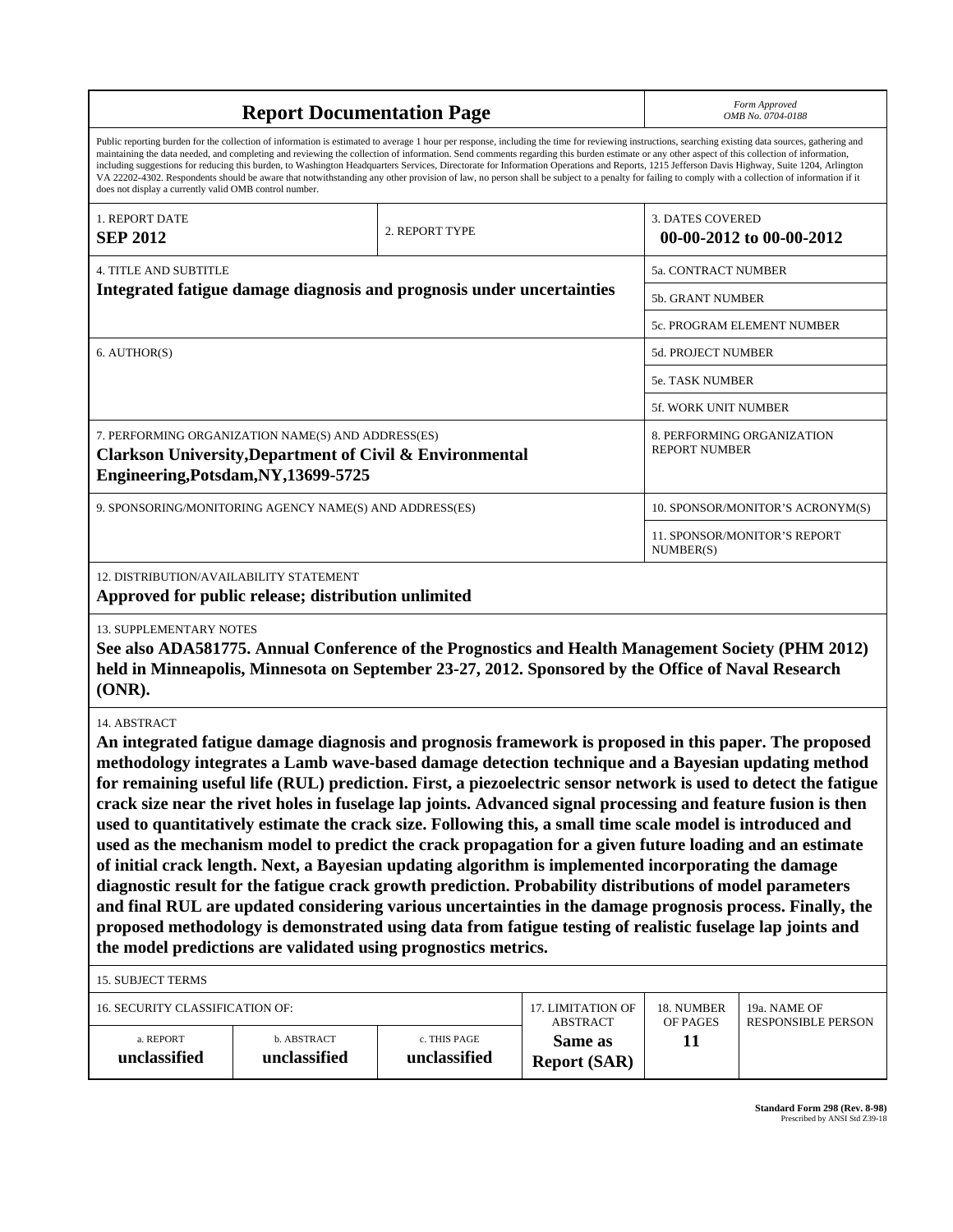In order to predict fatigue crack propagation, various physics-based models have been developed. Paris' law [\(Paris and Erdogan 1963\)](#page-10-0) is one of the most acknowledged fracture mechanics-based model for fatigue life prediction. However, Paris`s law does not take stress ratio effects into consideration. Several modified versions of Paris' law have been reported in the literature, such as the modification for the near threshold crack growth [\(Forman 1967;](#page-9-0) [Laird 1979\)](#page-10-1), small/short cracks growth [\(Kitagawa and Takahashi 1979;](#page-9-1) [Ritchie and Lank 1996\)](#page-10-2), and crack closure [\(Elber 1970\)](#page-9-2). However, most of these studies employ cycle-based methods and their application to randomly varying spectrums may be difficult. A time-based fatigue crack growth model [\(Lu and Liu 2010\)](#page-10-3) was suggested that can overcome some of these inherent shortcomings in the classical cycle-based fatigue theories.

Furthermore, fatigue damage accumulation is a stochastic process and an appropriate inclusion and management of various uncertainties is critical for prognostics and decisionmaking. Bayesian updating algorithm has been shown to make use of condition monitoring data to improve model based prognosis and incorporate effects of different types of uncertainties [\(Guan, Jha et al. 2011\)](#page-9-3). The uncertainty bounds for life prediction are contained (reduced) by updating the parameter distribution using the detected crack length through periodic measurements. Bayesian updating method has been used in this paper for integrated diagnostics and prognostics under uncertainties for a realistic lap joint geometry.

This paper is organized as follows. First, piezoelectric sensor based damage diagnostic method is proposed to detect the crack growth in a lap joint structure. Following this, A Bayes theorem based prognostic method is proposed that makes combined use of the damage detection method and crack propagation models. It is shown that uncertainties involved in the model parameters and detected measurement data are handled through Bayesian updating. Next, experimental data from lap joint coupons are used to demonstrate the applicability of this integrated method followed by model validation through prognostic metrics. The paper ends with conclusions and an outline of future work based on the current effort.

## **2. DAMAGE DIAGNOSIS USING A PIEZOELECTRIC SENSOR NETWORK**

# **2.1. Experiment Setup**

The experimental setup for damage prognosis of riveted lap joint coupons consists of three major modules: sensing and data acquisition system, fatigue crack ground truth measurement system, and fatigue cycling system (Fig. 1). Sensing and data acquisition system generates a 3.5 cycles tone burst lamb wave from Piezoelectric (PZT) actuators and records the corresponding signal received by PZT

sensors. Crack measurement system uses a traveling microscope to measure the crack length after a certain number of loading cycles at regular intervals. The specimen is subjected to tensile cyclic loading using the fatigue cycling system. The experiment setup is shown in Fig. 1. The coupons were subjected to two types of loading spectrums; constant block loading and variable block loading as shown in Fig. 2.



Sensing and data acquisition system

crack truth measurement

Fatigue cycling system

Figure 1.Systematic flow chart for the damage diagnosis system for lap joint

Fatigue

ground

system



Figure 2.Loading spectrum. a), Constant loading. b). Variable loading

## **2.2. Specimen Geometry and Sensor Layout Design**

The riveted panels are made of 0.063 inch Al 2024-T3 sheets that were originally provided by NRC, Canada. For repeatability, additional coupons were manufactured at NASA. Three rows of rivets are embedded in the panels. The detailed geometry is shown in Fig. 3 and corresponding mechanical properties of the material are shown in Table 1. To employ a pitch-catch method [\(Raghavan and Cesnik](#page-10-4)  [2007\)](#page-10-4) , PZTs acting as actuators and sensors are glued on the two sides of the rivet holes.

The experimental results have shown that the major crack, which results in the final failure of the specimen, always appears at the countersunk hole in the first row. Therefore, the first row is considered as the target region for damage detection. In this study, our efforts are focused on detecting damage in the target region and accordingly, the actuators and the sensors are placed on opposite sides of the first row. This ensures the crack would be on the direct wave path of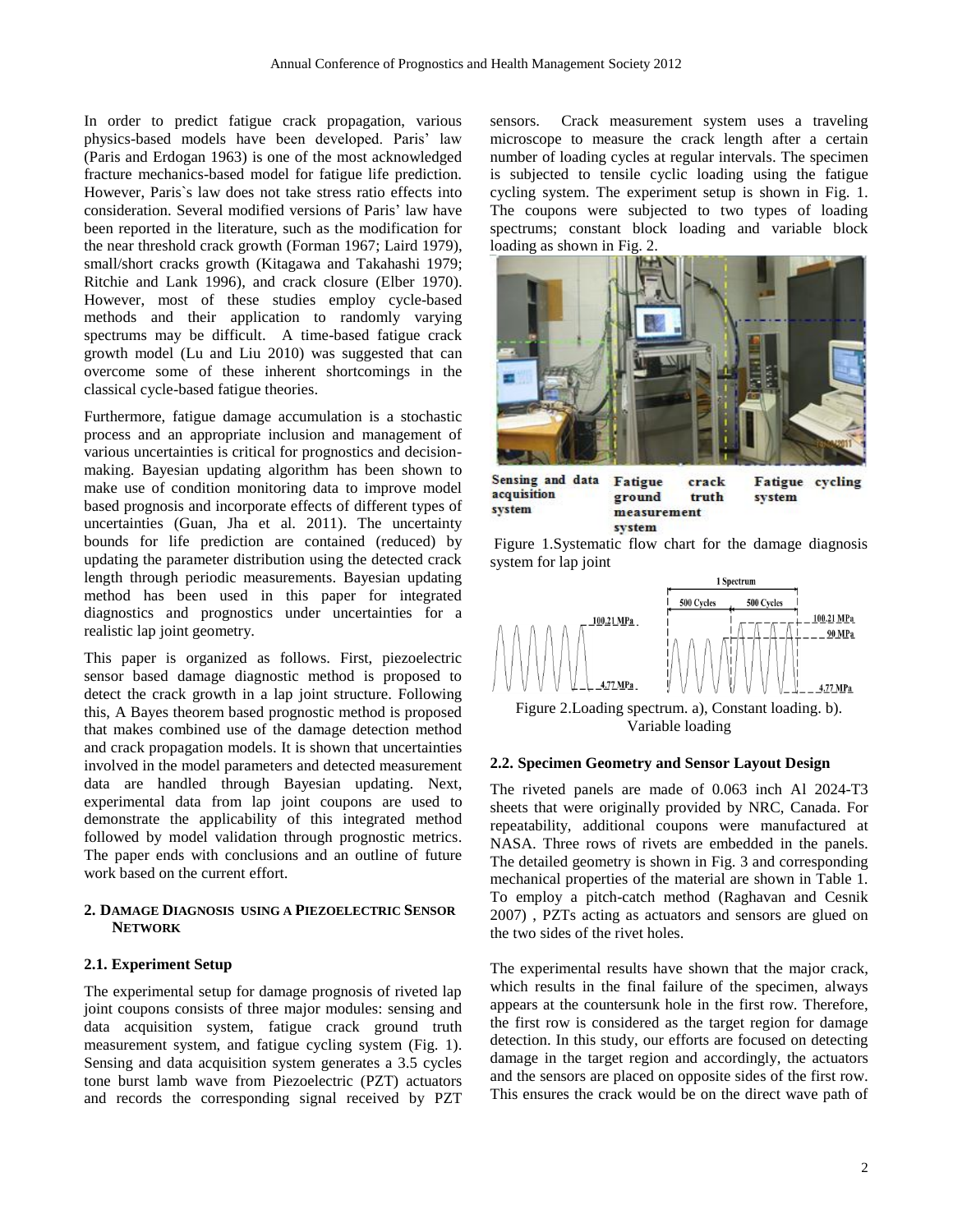the sensor-actuator pairs whenever it appears. The corresponding sensor network configuration is shown in Fig. 4. Red dots represent actuators away from the target region and the green dots represent sensors near the target region. Each pair of sensors can interrogate the damage information on their direct wave path.



Figure 3.Geometry of the lap joint and detailed dimension of the connection part

| <b>Material</b> | Yield<br>strength<br>(Mpa) | <b>Modulus of</b><br>elasticity<br>(Mpa) | $\sigma_u$<br>(Mpa) | $\Delta K_{th}$<br>$(Mpam^{0.5})$ |
|-----------------|----------------------------|------------------------------------------|---------------------|-----------------------------------|
| A12024-<br>Т3   | 360                        | 72000                                    | 490                 | 1.1164                            |

Table 1.Mechanical properties of Al2024-T3



Figure 4.Sensor network layout for damage detection on riveted lap joint

# **2.3. Experimental Result and Data Processing**

In this study, a Hamming-windowed sinusoidal tone burst with 3.5 cycles was used as the actuating signal. The central frequency of this signal was set at 200kHz, as shown in Fig. 5. After installing the specimen on the hydraulic machine, first a baseline signal for normal condition is collected. Further data are collected periodically and the traveling microscope is used to measure the surface crack length at regular intervals. Fig. 6 illustrates a typical signal obtained for specimen T11 subjected to constant loading. With further signal processing, changes in selected features (phase change, correlation coefficient, and amplitude change) are calculated. The amplitude change reflects the energy dissipation due to the crack. The phase angle change is due to the traveling distance change due to the crack. The correlation coefficient change reflects the signal perturbation due to the new waves generated at the crack surfaces [\(Raghavan and Cesnik 2007\)](#page-10-4). The detailed physical explanation of the chosen features is discussed in a companion papers and is under preparation. All of these feature changes can be obtained by comparing the received signals under normal and defect condition. Detailed description is given in literatures [\(Zhao, Gao et al. 2007;](#page-10-5) [SU](#page-10-6)  [and Ye 2009;](#page-10-6) [Wang and Yuan 2009\)](#page-10-7). The relationship between trends in features and crack length is shown in Fig. 7.



Figure 5.A tone burst signal of 3.5 cycles with 200kHz central frequency



Figure 6.Received signal for specimen T11

| $C$ ycle# | <b>Correlation</b><br>coefficient | <b>Phase</b><br>change | Amplitude |
|-----------|-----------------------------------|------------------------|-----------|
| 55900     |                                   |                        | 0.0201    |
| 60200     | 0.9895                            |                        | 0.0185    |
| 65001     | 0.977                             | 0.05                   | 0.017     |
| 67054     | 0.9481                            | 0.1                    | 0.0149    |
| 70016     | 0.9233                            | 0.1                    | 0.0139    |
| 71130     | 0.9058                            | 0.15                   | 0.0109    |
| 73210     | 0.8717                            | 0.15                   | 0.0093    |
| 75045     | 0.7762                            | 0.3                    | 0.0055    |

Table 2.The corresponding signal interpreting result for T11 under constant loading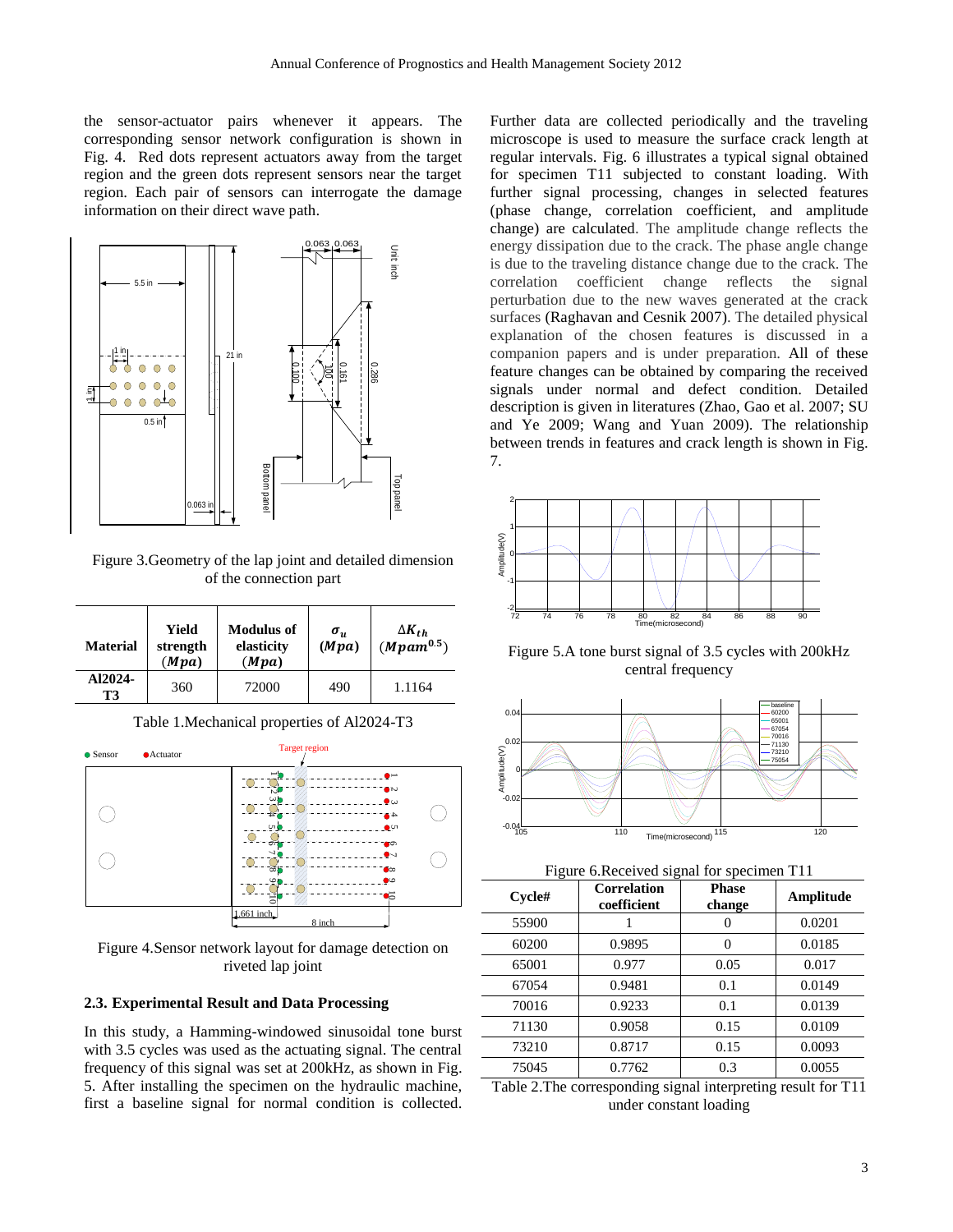

Figure 7.The relationship between signal features and crack length

As shown in Table 2. and Fig. 7, all features exhibit monotonic relationships with increasing crack length, but it is not trivial to predict the crack length using individual feature. Therefore, using data from several experiments, a multivariable regression is carried out. The corresponding formulation is shown in Eq. (1), which is trained using data from five different specimens (T1, T2, T3, T5 and T6). Table 2 lists the tuned regression coefficients for this formulation.

$$
a = A + \alpha_1 x + \alpha_2 y + \alpha_3 z + \alpha_4 xy + \alpha_5 xz +
$$
  
 
$$
\alpha_6 yz + \alpha_7 x^2 + \alpha_8 y^2 + \alpha_9 z^2 \qquad (1)
$$

where  $\vec{A}$  is the detected crack length,  $\vec{x}$  is the correlation coefficient variable,  $y$  is the phase change variable, and z is the amplitude variable.

| <b>Coefficients</b>             | <b>Value</b> |
|---------------------------------|--------------|
| A                               | 7.92         |
| $\alpha_{1}$                    | $-2.77$      |
| $\alpha_{\scriptscriptstyle 2}$ | $-2.69$      |
| $\alpha_{3}$                    | $-9.41$      |
| $\alpha_{\scriptscriptstyle 4}$ | 0.529        |
| $\alpha_{5}$                    | $-5.19$      |
| $\alpha_{\epsilon}$             | 10.0         |
| $\alpha_{7}$                    | 6.21         |
| $\alpha_{\rm s}$                | 0.670        |
| $\alpha_{9}$                    | 3.50         |

| Table 4. Coefficients for second order multivariate |  |
|-----------------------------------------------------|--|
| regression                                          |  |

Using the diagnostic model described above, detected crack length for various specimen can be obtained. Table 3. shows experimentally measured crack lengths and the detection results for the two specimens (T11 and T9). It can be observed that detection results show good agreement with ground truth crack length measurements in general. However, there are uncertainties in these measurements and diagnostic estimation which show up as differences in the two estimates. A similar behavior was observed for all other specimens. .

|                 | <b>T11</b>              | T9               |                 |  |
|-----------------|-------------------------|------------------|-----------------|--|
|                 | <b>Constant loading</b> | Variable loading |                 |  |
| <b>Measured</b> | <b>Detected</b>         | <b>Measured</b>  | <b>Detected</b> |  |
| Crack           | <b>Crack</b>            | Crack            | <b>Crack</b>    |  |
| length(mm)      | length(mm)              | length(mm)       | length(mm)      |  |
| $\theta$        | 0.257                   | 0                | 0.257           |  |
| 1.61            | 0.834                   | 1.94             | 2.77            |  |
| 2.17            | 1.71                    | 2.5              | 3.01            |  |
| 2.74            | 2.71                    | 3.71             | 3.79            |  |
| 3.13            | 2.99                    | 3.88             | 4.40            |  |
| 4.06            | 4.38                    | 4.61             | 4.79            |  |
| 4.96            | 4.90                    | 4.96             | 4.75            |  |
| 7.24            | 6.30                    | 5.52             | 5.01            |  |

| Table 3. The experimentally measured crack length and |
|-------------------------------------------------------|
| detected result for the two specimens                 |

## **3. DAMAGE PROGNOSIS USING BAYESIAN UPDATING**

Following the development of the damage diagnosis model, the detected crack growth data are combined with crack propagation law for the predicting remaining life. A small time scale model [\(Lu 2010\)](#page-10-8) is briefly discussed next, which was used as the mechanism model for fatigue crack propagation. Bayes theorem based prognostic method is then employed to incorporate diagnostic estimation and fatigue crack growth model.

#### **3.1. Small Time Scale Model**

This model defines the fatigue crack kinetics at any arbitrary time instant (t+dt) within a loading cycle. As shown in Fig. 8, the crack face will extend by da for a small temporal increment dt during the loading cycle [\(Lu and Liu 2010\)](#page-10-3). The crack growth after a given life span  $(\Delta t)$  can be obtained through direct integration over time. This model was proposed based on the geometric relationship between the crack tip opening displacement (CTOD) and the instantaneous crack growth kinetics. An illustration of this geometric relationship is shown in Fig. 9. For a given time increment, the relationship between the CTOD increment  $d\delta$  and crack increment da can be expressed as

$$
\frac{da}{dt} = \frac{ctg\theta}{2}\frac{d\delta}{dt}
$$
 (2)

where  $\theta$  is the crack tip opening angle (CTOA). However, this formulation does not consider material property changes at the crack tip during previous loading cycles. To incorporate that, the relationship between da and  $d\delta$  was modified by [\(Zhang and Liu 2012\)](#page-10-9). This model is also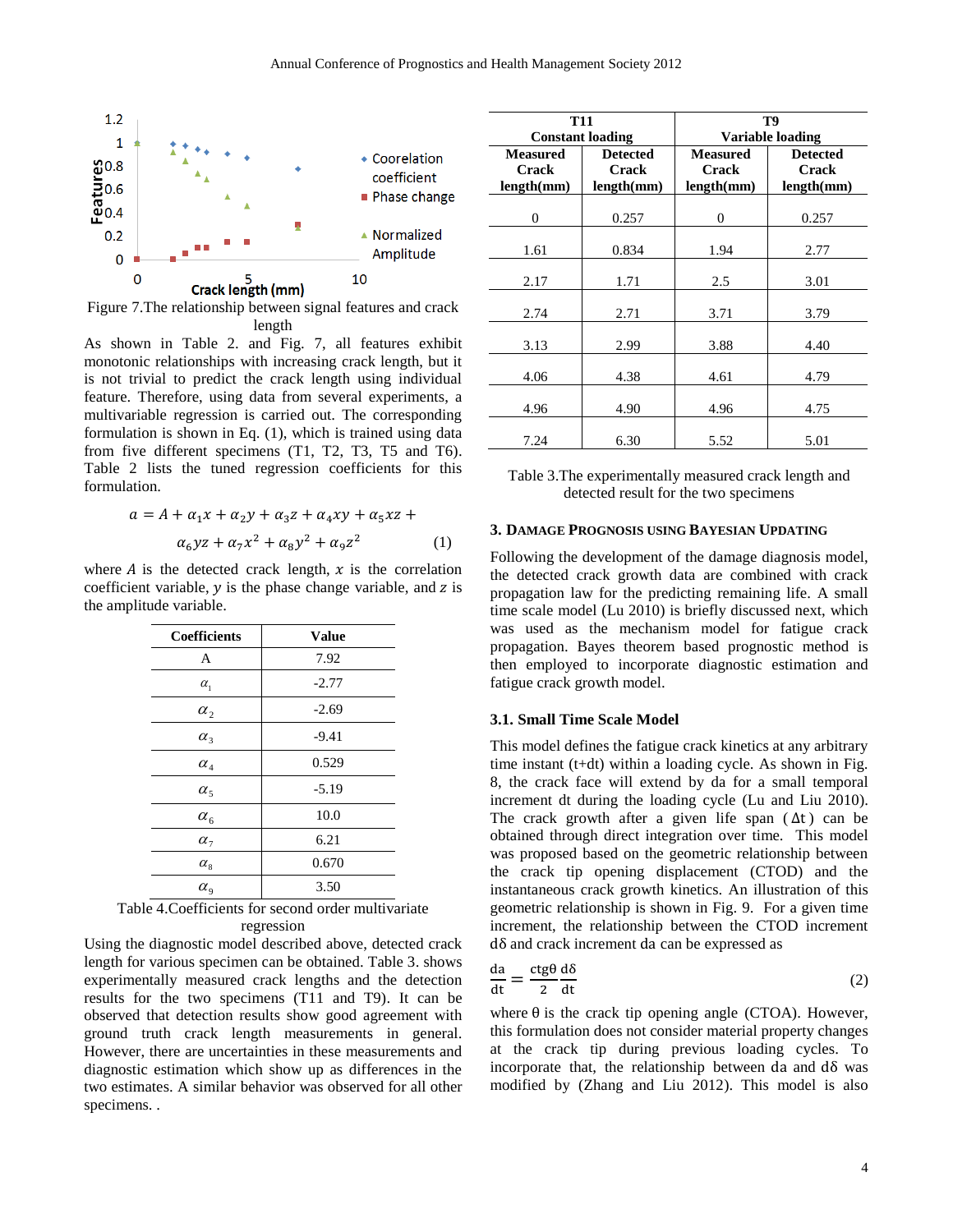applicable to random amplitude loading in general and is given as

$$
\frac{da}{dt} = \frac{AK_{\text{max}}\Delta K}{2\sqrt{\delta}}\frac{d\delta}{dt}
$$
\n(3) param(10),

where A is a calibration parameter for a given specimen,  $\Delta K = \Delta \sigma \sqrt{\pi a} Y$  and Y is the geometry correction function. A detailed derivation of this formulation can be found in [\(Lu](#page-10-3)  [and Liu 2010\)](#page-10-3).



da~dt relationship at a small time scale





relationship for crack tip

## **3.2. Bayesian updating and uncertainties quantification**

Even though the introduced small time scale model can express the fatigue crack growth under variable amplitude loading, this deterministic model cannot handle the uncertainties involved in the fatigue crack growth. Maximum Relative Entropy (MRE) was first applied by [\(Guan, Jha et al. 2009\)](#page-9-4)in fatigue problems to describe the stochastic process of the fatigue crack growth mechanism. Model parameters are considered as random variables, which can be updated using the in-situ measurements. The posterior distribution of the parameters can be express as

$$
q(\theta) \propto p(\theta)p(x|\theta) \exp(\beta g(\theta))
$$
\n(4)

where  $p(\theta)$  is the prior distribution of the model parameter, in which  $\theta$  can be vector,  $p(x'|\theta)$  is the likelihood function,  $q(\theta)$  is the posterior distribution of model parametries( $\beta$ g( $\theta$ )) is the term introduced by the moment constraint. The detailed derivation of Eq.(4) can be found in al[\(Guan, Jha et al. 2009\)](#page-9-4). It can be seen that, if there is no moment constraint (i.e.,  $\beta = 0$ ), MRE method is identical with traditional Bayesian updating. In Bayesian updating, model uncertainties and measurements uncertainties are incorporated in the construction of the likelihood function. Let x' be a system measurement,  $M(\theta)$  is the prediction value based on physic-model. If there is no measurement noise and model parameter uncertainties, the measurement would be identical with the model prediction, i.e. x'  $M(\theta)$ . However, this is not the case here. If the measurement noise  $\epsilon$  and model uncertainties  $\tau$  are considered, the relationship between x' and  $M(\theta)$  can be expressed as

$$
x' = M(\theta) + \epsilon + \tau \tag{5}
$$

Assume the two error term  $\epsilon$  and  $\tau$  are independent zero mean normal variables (Bell 2001; Adams 2002), the sum of them can be expressed as a new random variable  $e = (e +$  $\tau$ )~N(0,  $\sigma_e$ ). Therefore, the likelihood function  $p(x'|\theta)$  can be expressed as

$$
p(x'_1, x'_2, \dots x'_n \mid \theta) = \frac{1}{(\sqrt{2\pi}\sigma_e)^n} \exp\left(-\frac{1}{2} \sum_{i=1}^n \left(\frac{(x'_i - M(\theta))}{\sigma_e}\right)^2\right) (6)
$$

Where n is the number of available measurements. Substituting Eq.(6) into Eq.(4), the posterior distribution of parameter  $\theta$  is expressed as

$$
p(\theta | x'_1, x'_2, \dots x'_n) \propto
$$
  
\n
$$
p(\theta) \frac{1}{(\sqrt{2\pi}\sigma_e)^n} \exp\left(-\frac{1}{2} \sum_{i=1}^n \left(\frac{(x'_i - M(\theta))}{\sigma_e}\right)^2\right)
$$
 (7)

In Eq. (7),  $M(\theta)$  can be replaced by the small time scale model introduced earlier. The crack length can be calculated using given parameter inputs. It is not easy to get an analytical solution for Eq. (7) if the parameter vector is high dimension. Therefore, a sample technique, such as Markov chain Monte Carlo (MCMC) is adopted. Following the Bayesian updating, the uncertainties in model parameters are reduced and result in improved remaining useful life prediction performance.

#### **4. DEMONSTRATION EXAMPLES**

#### **4.1. Constant Loading Case**

To precisely predict the fatigue life, an estimate of initial crack length is needed as input to the crack growth model. However, the initial crack length for the lap joint is often undetectable initially and therefore an equivalent initial flaw size (EIFS) concept [\(Liu and Mahadevan 2009\)](#page-10-10) is applied to calculate the crack length for a given number of load cycles.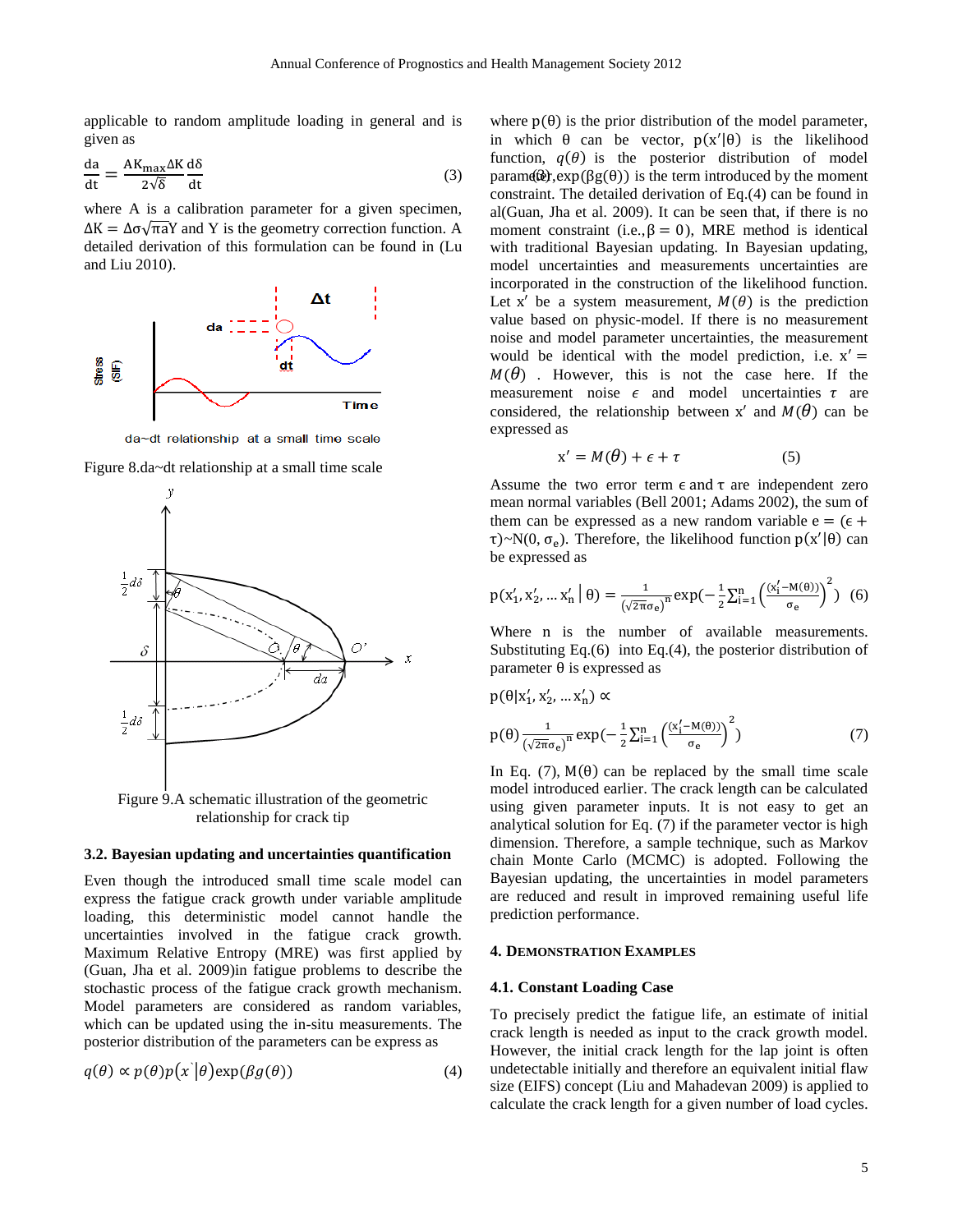Ideally EIFS should be properly chosen to match as close as possible the true crack growth area. We consider both EIFS and A in Eq. (3) as the parameters to be updated. The initial guess about A is obtained from training data from other specimens (T1, T2, T3, T5 and T6) and the initial estimate of EIFS is obtained by the model proposed in [\(El, Topper et](#page-9-5)  [al. 1979\)](#page-9-5). The equation estimating the EIFS is given as

$$
a = \frac{1}{\pi} \left( \frac{\Delta K t h}{\Delta \sigma_f Y} \right)^2 \tag{8}
$$

where Y is a geometry correction factor depending on specimen geometry and crack configuration,  $\Delta \sigma_f$  is fatigue limit, and  $\Delta K_{th}$  is the threshold stress intensity factor. For lap joints, Y should incorporate the multiple crack condition, because of other minor cracks that may appear randomly near other holes. Corresponding detailed solution for Y is given in [\(hijazi, Smith et al. 2004\)](#page-9-6).

Based on the prognostic method described above and detected crack length from the diagnosis module in Table 3, Bayesian updating is performed to update the prediction results and the model parameters. The experimentally measured crack length is considered as ground truth data. Fig. 10 shows the prior belief and two set of data and Fig. 11 shows the updated results from the proposed prognosis method. Blue solid line is the median prediction using the prior distribution. Hollow rectangular points are the optically measured crack length and are considered the true crack length. Black solid points are the crack estimation from the Lamb wave-based damage detection method. It can be seen that measurement uncertainties exist and influence the estimated crack length, which is different from the true crack length.





Figure 11.Bayesian updating result. a), One detected data.b), Two detected data. c),Three detected data. d), Four detected data.

From Fig. 11, it can also be seen that the median prediction gets closer to the true crack length with incremental updates from detection data. The uncertainty bounds become narrower with additional updating, which indicate the effectiveness of the Bayesian updating method in reducing prognostic uncertainties. This trend can also be observed in the updated parameter distribution, shown in Fig. 12.

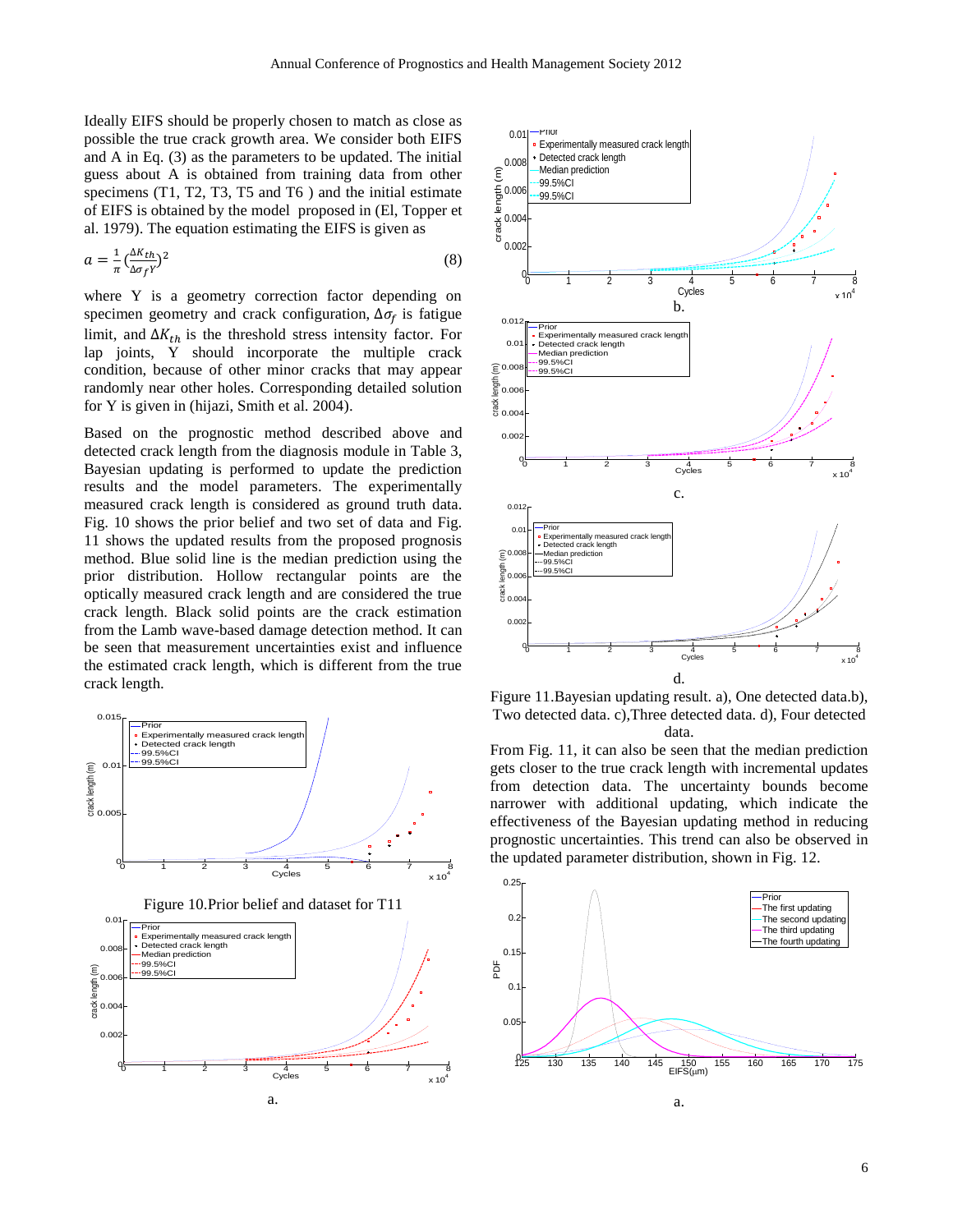

Figure 12.Parameter updating result. a), Updated EIFS. b), Updated A

## **4.2. Variable Loading Case**

Following the same procedure as described in Section 4.1, the prognosis is carried out for variable amplitude loading. Fig. 13 shows the prior belief and two sets of data (i.e., crack length measurement from optical microscope and those from Lamb wave detection). Fig. 14 shows the updated results using the proposed prognosis method.



Figure 13.Prior belief and dataset for T9





Figure 14.Bayesian updating results with. a), One detected data point. b), Two detected data points. c), Three detected data points. d), Four detected data points.

From the figure above, a similar trend can be observed for the updated crack growth trajectory as well as for the constant amplitude loading case. Fig. 15 shows the updated parameter distribution. In Fig.15a, the shift between the third and fourth updating is because of the uncertainty of the detected crack size, i.e. measurement error. A further shift is possible for the fifth updating, but the uncertainty of updated parameter distribution won`t change too much. The shift is also important as it represents the mean prediction. The tightening of curves reflects the uncertainty decrease. It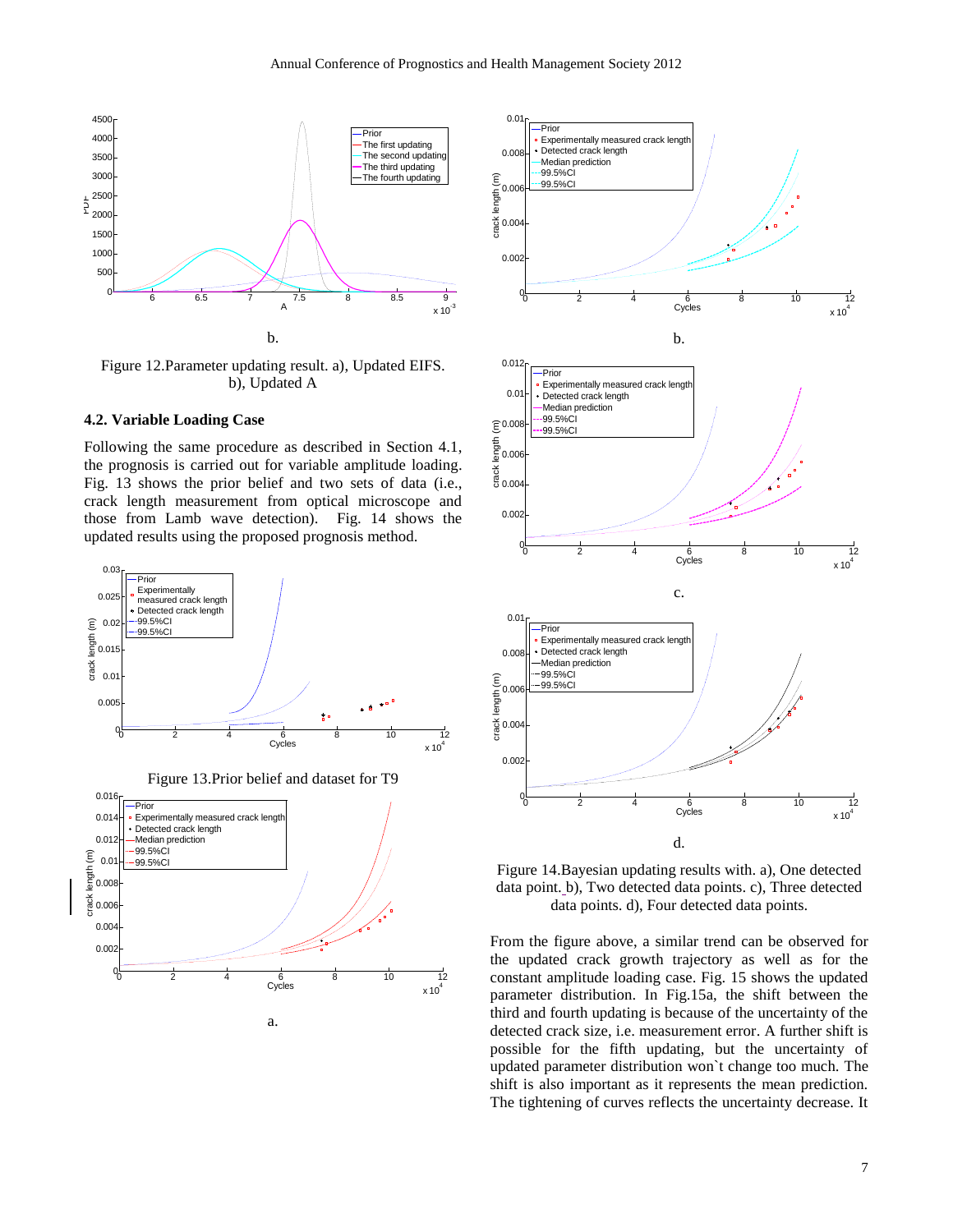is possible to move from inside of 90% to outside of 90% due to the variable loading.



Figure 15.Parameter updating result. a), Updated EIFS. b), updated A

#### **4.3. Prognostic Performance Evaluation**

To evaluate the performance of the prognostic model, prognostic metrics are employed. A detailed discussion of metrics-based model validation can be found in [\(Saxena,](#page-10-11)  [Celaya et al. 2008\)](#page-10-11). Several relevant metrics, such as Prognostic Horizon (PH),  $\alpha - \lambda$  Accuracy, Relative Accuracy (RA), Cumulative Relative Accuracy (CRA), and Convergence are discussed in that publication. In this paper here, Prognostic Horizon and  $\alpha - \lambda$  Accuracy are used to assess prognostic algorithms performance. The Prognostic Horizon describes the length of time before end–of–life (EoL) when a prognostic algorithm starts predicting with desired accuracy limits. The limit is expressed using an  $\alpha$ bound given by  $\pm \alpha \cdot t_{EoF}$ . In contrast,  $\alpha - \lambda$  Accuracy determines whether prediction accuracy is within desired accuracy levels (specified by  $\alpha$ ) at a given time. We present the results for constant loading and variable loading in the next figures.

Constant loading prediction performance assessment



Figure 16.Prognostic performance for PH and  $\alpha - \lambda$ accuracy

Fig. 16 shows that 99.5% RUL interval prediction enters the 90% accuracy zone at the third updating, so the proposed prognostic method can provide a satisfactory prediction of RUL.

Variable loading prognostic assessment



Figure 17. Prognostic performance for PH and  $\alpha - \lambda$ accuracy

From Fig. 17, the same trend can be observed. The 99.5% RUL interval prediction enters the 90% accuracy zone at the fourth updating. Satisfactory result is obtained for the variable loading case.

With additional updating, the median prediction gets closer to the true RUL and the confidence bound is reduced as given more information. Therefore, the updating result can provide an informative RUL prediction at earlier stage of the whole lifecycle.

#### **5. CONCLUSION**

In this paper, an integrated fatigue damage diagnostics and prognostics methodology is proposed, which combines a piezoelectric sensor network-based damage detection method, physics-based fatigue crack propagation model, and a Bayesian updating framework. The proposed method is demonstrated and validated using fuselage lap joints test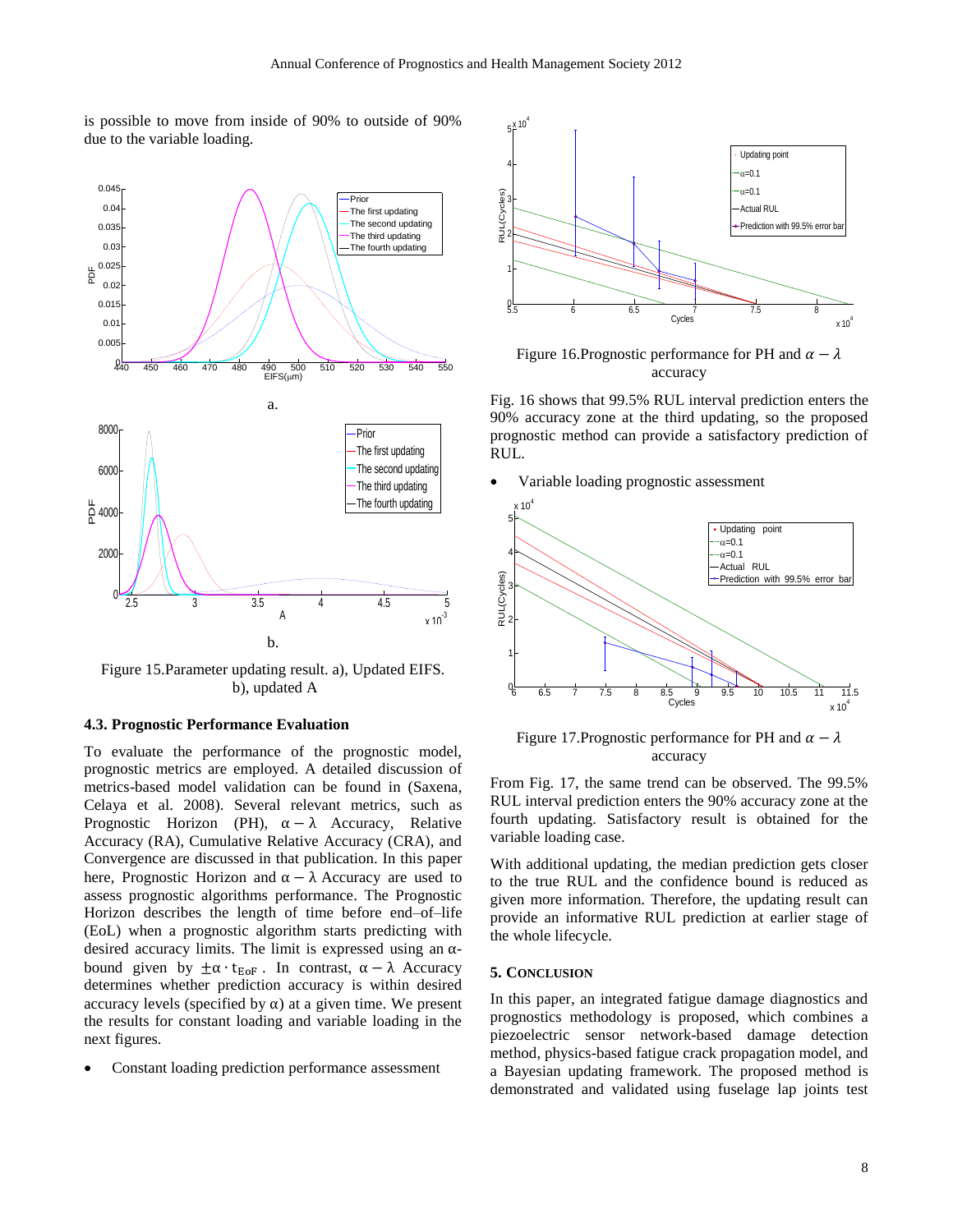data. Based on the results obtained, several conclusions can be drawn:

- 1. Individual feature is not adequate for accurate extrapolation from training data to validation data and therefore, feature fusion among different features can be used to reduce the uncertainties in the damage detection;
- 2. By properly interpreting the features changes of the received signal, the proposed diagnostic model provides a reasonable estimate of the crack length in lap joints. There is some uncertainties inherent in the crack length detection that must be incorporated in predictions.
- 3. The small time scale model can be successfully applied to both constant loading and variable amplitude loading cases.
- 4. Bayesian updating can represent and manage the uncertainties introduced by model parameters and measurement noise. The accuracy of model prediction increases as more data are included in the updating. The performance of the proposed prognostic method is assessed by the given prognostics metrics and satisfactory results are obtained.

The current work focused on the damage size estimation for a known damage location identified based on hot spot identification (and consequent sensor placement). Further efforts are required to provide capability for more general crack location methods and to extend the proposed methodology to other structural components. Last but not the least, this work assumed presence of a single major crack for predictions. Further studies are required to consider multiple site cracks and their interactions.

## **ACKNOWLEDGEMENT**

The research reported in this paper was supported by the NASA ARMD/AvSP IVHM and SSAT projects under NRANNX09AY54A. The support is gratefully acknowledged.

The authors also thank the in-kind support for testing specimens and technical discussions with Dr. Min Liao at NRC Canada and Mr. Mike Venti of NASA Dryden Flight Research Center for providing and manufacturing additional test specimen.

# **REFERENCES**

- Adams, M. Thomas (2002) "G104-A2L Guide for estimation of measurement uncertainty in testing" American Association of Laboratory Accreditation Manual: 10-18.
- Bell, Stephanie (2001) "A Beginner's Guide to Uncertainty of Measurement" The National Physical Laboratory (2): 9-16.
- Chong, K. P. (1999). "Health monitoring of Civil structures " J. Intell. Mater. Syst. Struct 9(11): 892-898.
- Constantin, N., S. Sorohan, et al. (2011). "Efficient and low cost PZT network for detection and localizaiton of damage in low curvature panels." Journal of Theoretical and Applied Mehanics 49(3): 685-704.
- <span id="page-9-5"></span>El, H. M., T. Topper, et al. (1979). "Prediction of nonpropagating cracks." Eng. Fract. Mech. 11: 573- 584.
- <span id="page-9-2"></span>Elber, W. (1970). "Fatigue crack closure under cyclic tension." Eng. Fract. Mech. 21: 37-45.
- <span id="page-9-0"></span>Forman, R. (1967). "Numerical analysis of crack propagation in cyclic-loaded structures." J Basic Eng 89: 459-464.
- Giurgiutiu, V. (2003). "Lamb wave generation with piezoelectric wafer active sensors for structural health monitoring." Smart Structures and Materials 5056: 111- 122.
- Giurgiutiu, V. (2005). "Tuned Lamb wave excitation and detection with piezoelectric wafer active sensors for structural health monitoring." Journal of Intelligent Material Systems and Structures 16(4): 291.
- Giurgiutiu, V., A. Zagrai, et al. (2002). "Piezoelectric wafer embedded active sensors for aging aircraft structural health monitoring." Structural Health Monitoring 1(1): 41-61.
- <span id="page-9-4"></span>Guan, X., R. Jha, et al. (2009). "Probabilistic fatigue damage prognosis using maximum entropy approach." Journal of Intelligent Manufacturing: 1-9.
- <span id="page-9-3"></span>Guan, X., R. Jha, et al. (2011). "Model Selection, Updating and Averaging for Probabilistic Fatigue Damage Prognosis." Structural Safety 33(3): 242-249.
- <span id="page-9-6"></span>hijazi, A. L., B. L. Smith, et al. (2004). "Linkup strength of 2024-T3 bolted lap joint panels with multiple-site damage." Journal of Aircraft 41(2): 359-364.
- Ihn, J.-B. and F.-K. Chang (2004). "Detction and monitoring of hidden fatigue crack growth using a built-in piezoelectric sensor/actuator network: I. Diagnostics." Smart Mater. Struct. 13: 609-620.
- JR, C. H. K. and F.-K. Chang (1993). "Identifying delamination in composite beams using built-in piezoelectrics." J. Intell. Mater. Syst. Struct 6: 649-672.
- Kazys, R. and L. Svilainis (1997). "Ultrasonic detection and characterization of delaminations in thin composite plates using signal processing technique." Ultrasonics 35: 367-383.
- <span id="page-9-1"></span>Kitagawa, H. and S. Takahashi (1979). "Applicability of fracture mechanics to very small cracks or cracks in the early stage.ASM." In: Proceedings of the second international conference on mechanical behaviour of materials: 627-631.
- Koruk, M., & Kilic, M. (2009). "The usage of IR thermography for the temprature measurements inside an automobile cabin." International Communication in Heat and Mass Tansfer 36(872-877).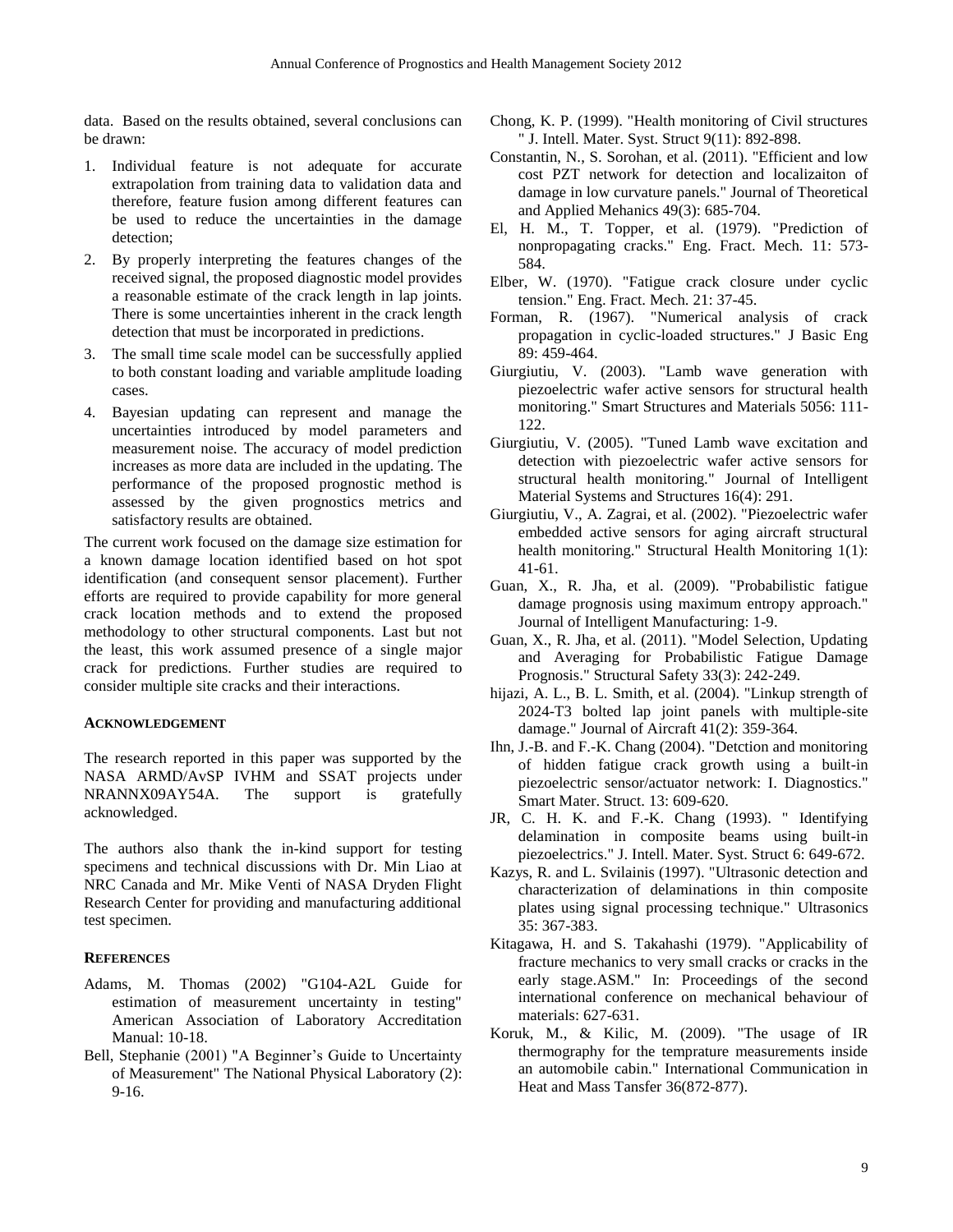- <span id="page-10-1"></span>Laird, C. (1979). "Mechanisms and theories of fatigue." Fatigue Microstruct.: 149-203.
- Lemistre, M. and D. Balageas (2001). "Structural health monitoring system based on diffracted Lamb wave analysis by multiresolution processing." Smart materials and structures 10: 504.
- <span id="page-10-10"></span>Liu, Y. and S. Mahadevan (2009). "Probabilistic fatigue life prediction using an equivalent initial flaw size distribution." International Journal of Fatigue 31(3): 476-687.
- <span id="page-10-3"></span>Lu, Z. and Y. Liu (2010). "Small time scale fatigue crack growth analysis." International Journal of Fatigue 32(8): 1306-1321.
- <span id="page-10-8"></span>Masri, S. F., L. H. Sheng, et al. (2004). "Application of a web-enabled real-time structural health monitoring system for civil infrastructure systems." Smart MATER. STRUCT. 13(6): 1269-1283.
- Monkhouse, R., P. Wilcox, et al. (1997). "Flexible interdigital PVDF transducers for the generation of Lamb waves in structures." Ultrasonics 35(7): 489-498.
- Nicoletto, G., G. Anzelotti, et al. "X-ray computed tomography vs. metallography for pore sizing and fatigue of cast Al-alloys." Pocedia Engineering 2: 547- 554.
- <span id="page-10-0"></span>Paris, P. and F. Erdogan (1963). "A critical analysis of crack propagation laws." Journal of Basic Engineering,Transactions of the American Society of Mechanical Engineers: 528-534.
- <span id="page-10-4"></span>Raghavan, A. and C. E. S. Cesnik (2007). "Review of guided-wave structural health monitoring." Shock and Vibration Digest 39(2): 91-116.
- <span id="page-10-2"></span>Ritchie, R. and J. Lank (1996). "Small fatigue cracks: a tatement of the problem and potential solutions." Mater. Sci. Eng. 84: 11-16.
- Santoni, G. B., L. Yu, et al. (2007). "Lamb wave-mode tuning of piezoelectric wafer active sensors for structural health monitoring." Journal of Vibration and Acoustics 129: 752.
- <span id="page-10-11"></span>Saxena, A., J. Celaya, et al. (2008). "Metrics for evaluating performance of prognostic techniques." In Aerospace conference, 2009 IEEE: 1-13.
- Scalea, d., L. Francesco, et al. (2002). "Guided wave ultrasonics for NDE of aging aircraft components " Proc. SPIE 4704: 123-132.
- <span id="page-10-6"></span>SU, Z. and L. Ye (2009). "Identification of damage using Lamb waves." Springer LNACM 48: 195-254.
- Wang, C. H., J. T. Rose, et al. (2004). "A synthetic timereversal imaging method for structural health monitoring." J. of smart mater. Struct. 13: 413-423.
- <span id="page-10-7"></span>Wang, Q. and S. Yuan (2009). "Baeline-free imaging method based on new pzt sensor arrangements." Journal of Intelligent Material Systems and Structures 20(1663- 1673).
- Ward, M. D. and D. A. Buttry (1990). "In situ interfacial mass detection with piezoelectric transducers." Science 249(4972): 1000.
- <span id="page-10-9"></span>Zhang, W. and Y. Liu (2012). "Investigation of incremental fatigue crack growth mechanisms using in situ SEM testing." Internatinal Journal of Fatigue 42: 14-23.
- <span id="page-10-5"></span>Zhao, X., H. Gao, et al. (2007). "Active health monitoring of an aircraft wing with embedded piezoelctric sensor/actuator network:I.Defect detection, localization and growth monitoring " Smart MATER. STRUCT. 16(1208-17).

# **BIOGRAPHIES**

**Tishun Peng** is a Ph.D. student in the department of civil & environmental engineering at Clarkson University. He received his Bachelor`s degree in civil and environmental engineering at Harbin Institute of Technology, China in 2011. His research interests are Bayesian updating and applications, structure diagnostic and probability prognostic, Markov Chain Monte Carlo simulation and reliability.

**Jingjing He** is a graduate research assistant in the department of civil and environmental engineering at ClarksonUniversity. Her research interests are fatigue analysis, structural dynamics, diagnosis and prognosis. She received her B.S. degree in reliability engineering and M.S. degree in aerospace system engineering from Beihang University in China in 2005 and 2008, respectively.

**Yongming Liu** is an associate Professor in the department of civil & environmental engineering. He completed his Bachelors` and Maters` degrees from Tongji University in China and obtained his Ph.D. at Vanderbilt University. His research interests include fatigue and fracture analysis of metals and composite materials, probabilistic methods, computational mechanics, and risk management. Dr. Liu is a member of ASCE and AIAA and serves on several technical committees on probabilistic methods and advanced materials.

**Abhinav Saxena** is a Research Scientist with Stinger Ghaffarian Technologies at the Prognostics Center of Excellence NASA Ames Research Center, Moffet Field CA. His research focus lies in developing and evaluating prognostic algorithms for engineering systems using soft computing techniques. He is a PhD in Electrical and Computer Engineering from Georgia Institute of Technology, Atlanta. He earned his B. Tech in 2001 from Indian Institute of Technology (IIT) Delhi, and Masters' Degree in 2003 from Georgia Tech. Abhinav has been a GM manufacturing scholar and is also a member of IEEE, AAAI and ASME.

**Jose R. Celaya** is a staff scientist with Stinger Ghaffarian Technologies at the Prognostics Center of Excellence, NASA Ames Research Center. He received a Ph.D. degree in Decision Sciences and Engineering Systems in 2008, a